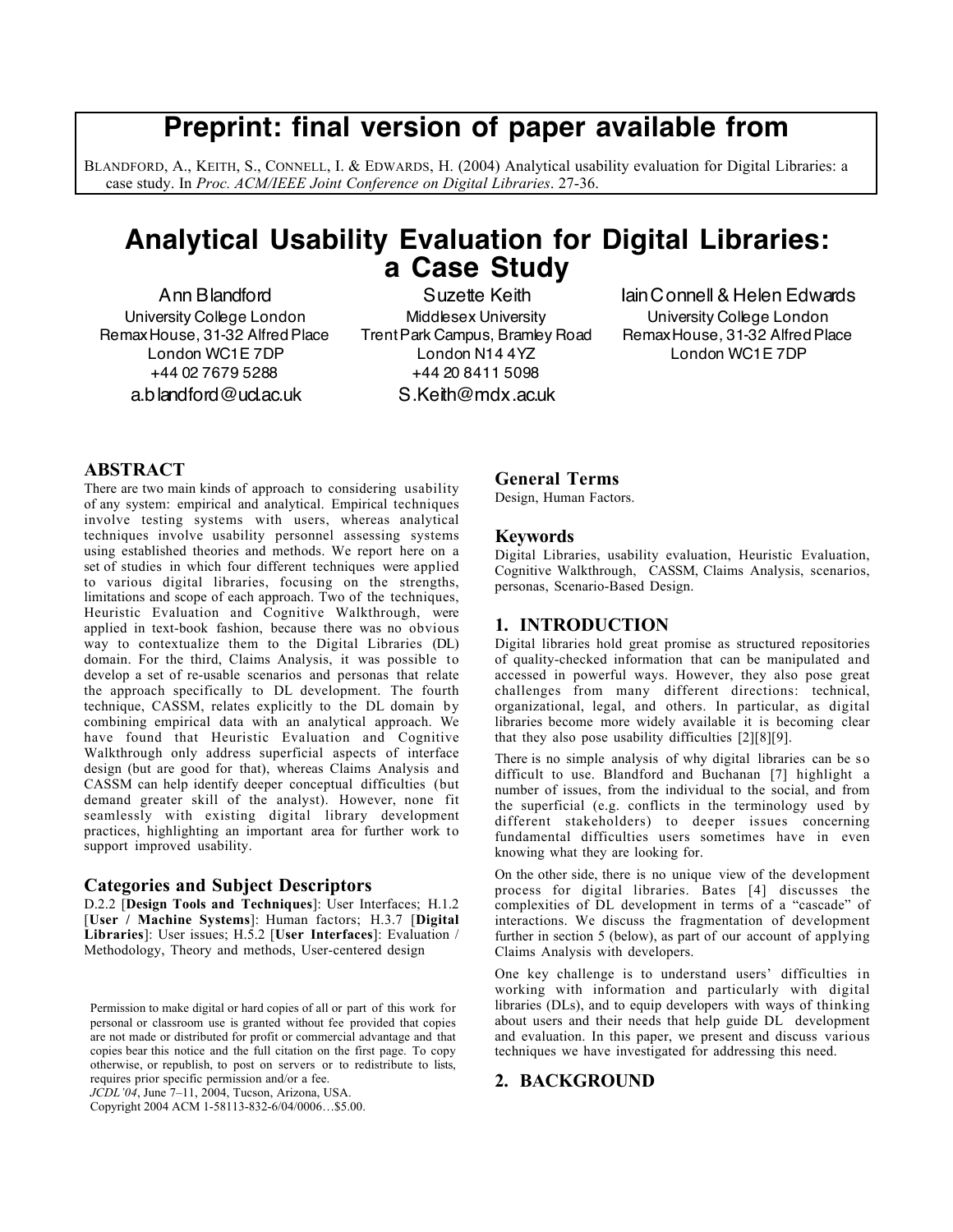Two important lines of research contribute to our understanding of how people work with digital libraries. The first is research on the activity of finding information; the second is empirical studies specifically studying digital library use and usability.

Finding information generally takes places within some broader information task; for example, Kuhlthau and Tama [20] relate users' information needs to the broader tasks of lawyers, while Attfield, Blandford and Dowell [1] relate information seeking to the broader context of writing, relating information needs to the creative process of designing a piece of text. Understanding at this level tends to be domainspecific. A more general overview of users' activities as they relate to the design of digital libraries can be gained by considering the next level down: that of information seeking processes.

Several models of the information seeking process exist (e.g.  $[3][15][17][21][28]$ . These differ largely in focus and terminology rather than substance, so we briefly describe Kulhthau's [21] Information Search Process (ISP) model as an example; we refer back to this model at various points in our discussion of evaluation techniques for DLs. Kuhlthau's ISP model identifies six stages of the information search process through which an information seeker moves from uncertainty to a constructed understanding. The information search process begins with vague thoughts and associated feelings of uncertainty, followed by identification of possible information sources. The feelings of uncertainty dissipate as the information seeker weighs prospective topics against criteria of personal interest. As the person explores general information on the chosen topic, feelings of uncertainty and confusion increase, and it is at this time that an inability to express precisely what information is required results in awkward communication between the user and the information system. The most critical part of the process is the point where the information seeker forms a focus for their task; this acts as a turning point. Following formulation thoughts become clearer, uncertainty gives way to confidence, and clarity and confidence increase as the user gathers information. Finally, a sense of relief is experienced as the search is completed. This model is necessarily simplified by abstracting away from detail; it should also be noted that search does not generally proceed in a neat, linear fashion from initiation to conclusion, but involves iteration and back-tracking, and sometimes even abandonment.

This model is presented in a way that is independent of the places (such as traditional or digital libraries, or the Web) in which search takes place, but provides a good overview of the key stages of information seeking. Focusing further, it is necessary to consider how users interact with particular information systems, such as digital libraries. In this case, details such as how users formulate queries and react to search results become important. Stelmaszewska and Blandford [26] found that some of the greatest user difficulties when working with DLs arise in formulating effective queries and understanding search results. As noted above, early on in a new search, users may not even know quite what it is they are looking for: problem formulation emerges through the dialogue between a partially specified topic (for example, an essay title) and a set of information sources; at this stage, the user may have difficulty assessing the relevance of documents to their information task. In principle, a browse-based interaction can be more effective than search at this stage,

depending on the thematic organization of the information sources. As the task becomes better understood, the bounds of the information problem become clearer, and the issue becomes more one of understanding how to formulate a query for this particular search interface (e.g. using Boolean logic or descriptor fields). When browse or search results are returned, the user has to be able to assess the relevance of each document rapidly and reliably. Each of these steps is demanding, and can pose such difficulties that users give up or leave with unsatisfactory results [8].

The discussion so far has not considered particular DLs. In practice, most work on usability of DLs has involved classical empirical studies of single libraries or features within libraries – generally conducted or commissioned by the systems' developers, to inform future developments (e.g. [19][23]). While this work has advanced the general understanding of usability issues for DLs, it seemed to us that empirical work could usefully be complemented by analytical techniques:

- o While empirical studies tell you what people do, they often fail to highlight what it is about the design of the system that is provoking particular user behaviors. Well chosen analytical techniques can yield insights not available through empirical data. As illustrated in the analyses below, design includes everything from interface layout and the choice of labels to information structure and interaction possibilities.
- o Some DL development teams have easy access to their target user population, so that empirical trials are relatively easy to organize; others do not, so that every empirical study is costly, in terms of time and effort. For example, in section 4, we discuss the Athens authentication feature, which we believe to only be available in the UK and a few other locations; although the example makes use of a widely available DL, a user's experience is heavily influenced by a feature that is local to the UK. Thus, testing a globally available DL demands working with users in different continents to identify both cultural differences in the ways users perceive DLs (e.g [14]) and also localization differences.
- o Analytical evaluation makes the analyst think deeply about the design and about users, which can yield insights and long-term learning that inform future design decisions.

We are only aware of one previous study that has applied and compared analytical techniques in library systems evaluation; that study, by Warren [29], informally compared the application of Heuristic Evaluation, design patterns and 'Computers as Theatre' concepts to the design of an OPAC system; however, the focus of that work was on understanding the usability issues pertaining to the OPAC system, rather than understanding the scope of the evaluation techniques being applied.

In the following sections, we present and discuss a selection of text-book usability evaluation techniques, focusing on how we have adapted and used them in the context of digital libraries, and what we have found out about them. The four techniques (Heuristic Evaluation, Cognitive Walkthrough, Claims Analysis and Concept-based Analysis of Surface and Structural Misfits (CASSM)) are discussed in approximate order of increasing complexity. The first two have only been tested in-house by us; the remaining two have been tested with collaborators (developers of digital libraries).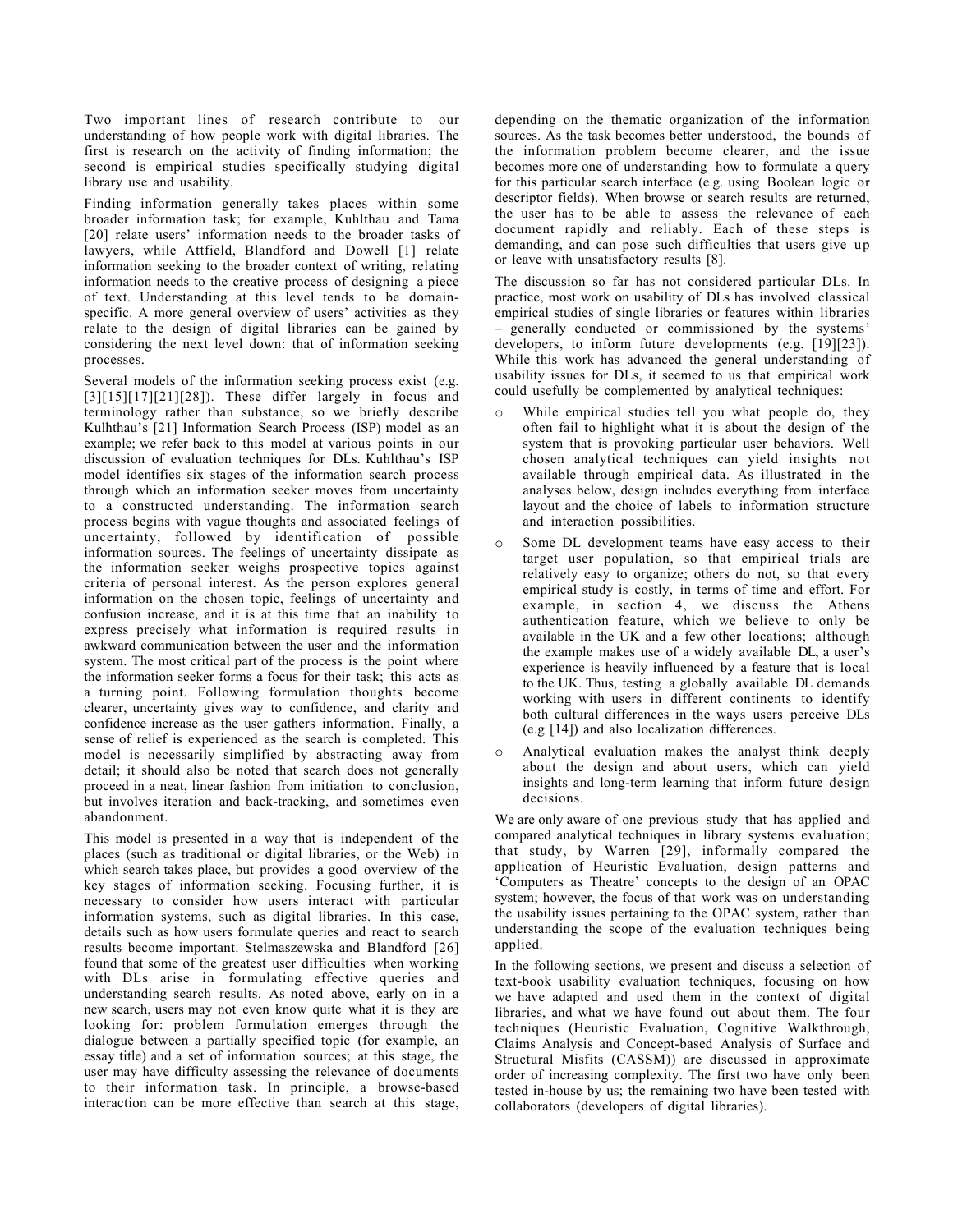Since the focus of this report is on the evaluation methods, rather than any particular DL, we have used different examples to illustrate the methods. Most of the methods have been applied to the same proprietary DL, being developed by one of our collaborators, but not to a widely accessible library; we have chosen to use widely accessible examples here.

# **3. HEURISTIC EVALUATION**

Heuristic Evaluation [22] is probably the most widely used usability evaluation technique, because it is perceived to yield reasonable benefits for low cost.

# **3.1 Overview of the technique**

Heuristic Evaluation (HE) is a checklist-based approach to assessing the usability of an interactive system. In the original version of this technique, the analyst (or team of analysts) works through every page or screen of a system, asking ten questions about that system. For example, one of the prompts is "Match between system and the real world". In other words, the system should use words, phrases and concepts familiar to the user, rather than system-oriented terms. It should also follow real-world conventions, making information appear in a natural and logical order.

Nielsen [22] suggests that between three and five analysts should assess the system; their notes can then be compared to generate a shared perspective on usability issues for the system. Cockton *et al* [11] have argued that a smaller number of analysts can perform better, provided that they have a structured way to report problems that encourages reflection on their assessments; in particular, fewer analysts generate fewer false positives – i.e. predicted problems that are not found to be actual problems in empirical studies. They also recommend that, rather than trying to consider every possible system state (e.g. web page), analysis is more effective if analysts consider a set of user tasks and all the pages a user will experience in performing those tasks in sequence.

# **3.2 Example of application to a DL**

For the purposes of illustration, we present just one heuristic as applied to a single page of the SwetsWise DL (www.swetswise.com) (Figure 1).





Consider the heuristic "Match between system and the real world". The user is asked to select search categories from various pull-down menus: "all fields", "show", "LCC category", "sub category", "years". Most of these terms can be understood either immediately or by the user who views the options available under each category. However, the term "LCC category" is likely to be mysterious to most users, particularly those outside the USA (LCC is short for "Library of Congress Classification"). Considering the icons top-right: the filing cabinet icon draws nicely on the real-world analogy of a place to store documents, whereas the topmost icon (dots and lines), which takes the user to a news page, is unlikely to be interpreted correctly by many users on first viewing. Even the terms "modify" and "delete" may be slightly confusing as the former refers to the query formulation while the latter refers to the results set, but their juxtaposition implies to the user that they will act on the same object.

# **3.3 Findings and discussion**

Like others who have used Heuristic Evaluation [16], we found that there can be huge differences between the findings of different analysts. The heuristics provide a broad checklist of issues to consider, but most DLs offer so many possible routes through, and operate on such large document repositories, that it is almost impossible to be sure that one has assessed every page of the DL or every possible transition through the system. Thus, Nielsen's recommended strategy of considering every page proved infeasible, while the alternative strategy of considering particular user tasks forced us to work with welldefined tasks – a difficulty we discuss further in relation to Cognitive Walkthrough (section 4). Also, as others have noted [29] and our own empirical studies [8] have shown, most often it is not surface features of individual pages that make libraries difficult to use: it is difficulties in formulating effective queries, assessing results, noticing and responding to transitions between libraries, managing multiple windows, etc. – phenomena that Heuristic Evaluation does not address.

When using Heuristic Evaluation, we found there was also a great tendency to focus on local issues – concerning one particular page or the transitions between just a few pages – so that we lost the big picture. It could help the analyst identify surface difficulties – poor wording, poor grouping of information, etc. – but not deeper conceptual difficulties with a library. This finding is consistent with that of Warren [29], who notes that HE focuses attention on micro features of an interface rather than the global picture.

Finally, the list of heuristics cannot be applied effectively without expertise – not just in human factors but particularly in understanding users of digital libraries, their typical tasks and the kinds of terminologies they use. For example, considering the heuristic "Match between system and the real world", as used in the example above, how can the analyst know what terms user thinks in terms of? Particularly if the analyst is knowledgeable about libraries and librarians' terminology, it is difficult to remember how non-specialist users use terminology. This issue is discussed more below in terms of CASSM.

In summary, Heuristic Evaluation proved useful in identifying surface usability difficulties, but demands expertise, including an understanding of the users and uses of DLs, to use well.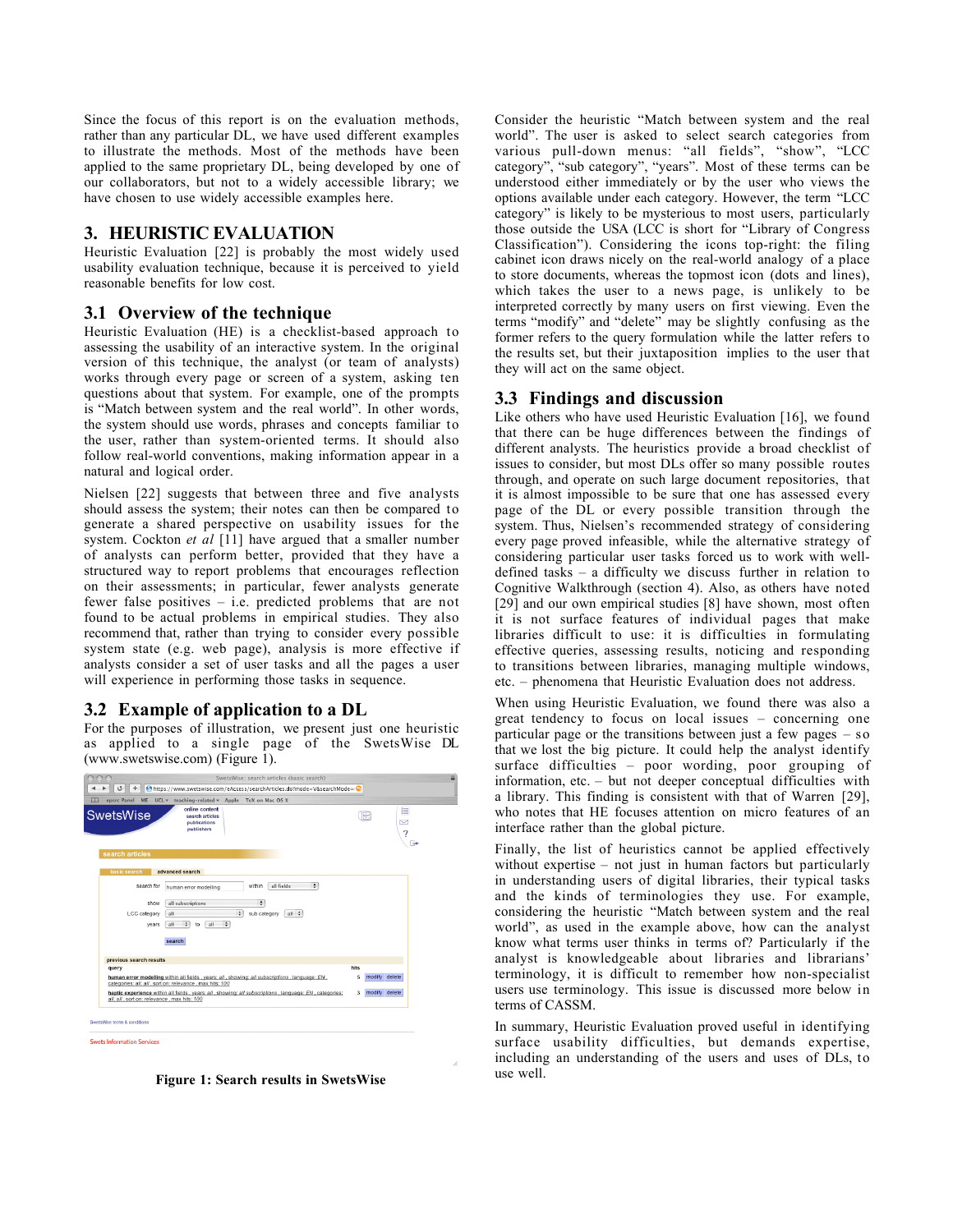## **4. COGNITIVE WALKTHROUGH**

Looking for an approach that might give insights into a narrower range of usability difficulties, but that was better structured, we investigated Cognitive Walkthrough (CW) [30], an approach that takes an explicitly user-centred perspective on design. Like HE, CW has been taken up, at least to a limited extent, in commercial software development [25].

#### **4.1 Overview of the technique**

Wharton *et al* [30] recommend that CW be conducted by a team of analysts. The team needs to agree:

1. Who will the users be?

Assumptions about prior experience and knowledge should be articulated

2. What tasks are to be analysed?

The team should agree a set of user tasks to work on, carefully selected to be representative of the broad range of task the system supports, and to test features of the system as thoroughly as possible.

- 3. What is the correct action sequence for each task?
- 4. How is the interface defined?

For the next stage of analysis, team members work separately, working through the tasks as agreed and, for each step of each task, considering the following four questions:

1. Will the user try to achieve the right effect?

Given what the user is trying to achieve overall, will they identify the correct way to achieve it with this system?

2. Will the user notice the correct action is available?

Is the action visible at the interface, or somehow discoverable?

3. Will the user associate the action with the effect?

Is it obvious the action addresses the goal?

4. If the correct action is performed, with the user see that progress is being made towards the goal?

Is the feedback helpful?

Once each team member has worked systematically through the tasks, the team reconvene to compare notes and summarize findings.

#### **4.2 Example of application to a DL**

We present a brief illustrative example of the application of CW to a well-defined search in the Ingenta DL (www.ingenta.com). See Figure 2.



**Figure 2: home page for Ingenta**

We first have to define user assumptions. In this case, reasonable assumptions are that the users are academics and researchers who make use of journals as part of their work, that they are competent web users, but do not necessarily have sophisticated searching skills. They will generally have good knowledge of their subject, but not necessarily be familiar with what is in this particular library. For this example, we assume that the users are based in the UK, and have access to the Athens user authentication system (www.athensams.net).

Normally, a set of tasks would be defined; here, we consider just one: to find journal articles on usability and haptic interactions. However, in order to use the DL we need to gain entry by logging on via an Athens account which handles the access permissions. Thus the task sequence, starting from the Ingenta home page is to:

- o log in to the Athens account,
- o enter a search expression such as "haptic interaction usability" into the search box and press "search",
- o view the results,
- o select full text for any interesting article, then
- o select "pdf" to download the article.

Since Ingenta is a fully functioning system, the interface is defined by the series of screens the user sees (such as that shown in Figure 2). Note that if CW was being applied to an early design, a storyboard of screen sketches could be used instead of real screenshots.

For each step in the interaction, we need to answer the four questions. In this paper, for illustration purposes, we only work through the very first step of the interaction – logging in via Athens. If the user fails to complete this step successfully, they will be unable to download full-text documents.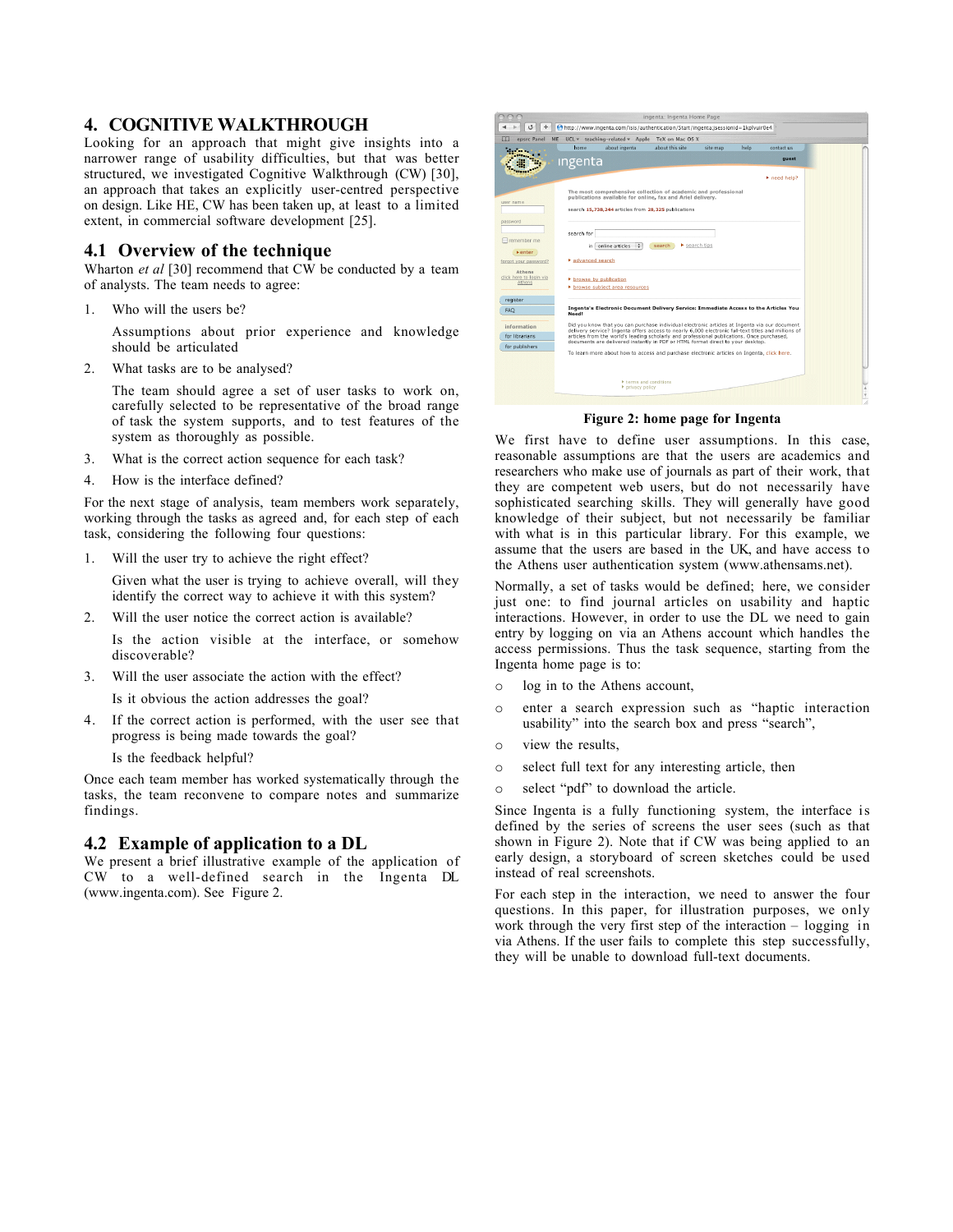

**Figure 3: The next screen seen by the user (Athens)**

Will the user try to achieve the right effect? In this case, will the user know that the first thing they should do is to log in? If the user is a regular DL user, they may be aware that before they can access documents they need to log in; since every user has to register explicitly for Athens, they will be aware that they have an Athens user name and password, and will therefore expect to use this. On the other hand, a user who does not use libraries regularly may not anticipate needing to log in, and therefore will not try to "achieve the right effect" at this point in the interaction. More critically, the new user may not even have an Athens account, and may therefore need to visit the administering library to set one up.

Will the user notice the correct action is available? The "login via Athens" option is clearly displayed on the left-hand side of the screen. Due to the color scheme adopted on this page, the user's attention is more directly drawn towards the search box in the centre, so the user may not immediately notice the Athens option, but it is, nevertheless, clearly displayed.

Will the user associate the action with the effect? The action is clearly labeled "login via Athens", so if the user has the goal of logging in via an Athens account, it should be very obvious to them that pressing this link is the correct way to do it.

If the correct action is performed, with the user see that progress is being made towards the goal? To assess this, we need to see the next screen the user would see in this situation. This is shown in Figure 3. This screen is clearly labeled "Athens Authentication Point", with clearly labeled data entry fields for username and password, so yes: the user will see that progress is being made towards the goal.

A similar procedure is followed for each step of the interaction.

#### **4.3 Findings and discussion**

CW helps to identify issues – such as whether the user will know they need to log in, whether appropriate terminology is used, whether options are visible and what the quality of feedback is – that relate to local features of the interaction. Compared to HE, it provides a clear structure for how to go about the analysis once user profiles and tasks have been defined. While it is more limited in scope than HE (for example, not considering how to recover from errors), the more explicit structure makes findings slightly more reproducible across analysts.

However, the rigid structure of CW limits its scope. For example, CW was not well suited for considering error sequences. To illustrate this, consider the task discussed above: it is possible for the user to perform the search and request an article before logging in – something users may well do, as there is little point in logging in if it turns out that there are no interesting articles to download. This task sequence needs to be analysed as a separate task. In this case, when requesting download of the article, the user will see a screen as shown in Figure 4. The only options visible at this point are to pay for the article, to sign in via Ingenta Select, or to enter user name and password (shown at bottom left of screen). The user is likely to use one or other of the visible sign-in options, but neither of these will work – the user is simply told their details are not recognized by the system. If the user scrolls down the page, they will find the Athens login option (currently hidden off-screen to the bottom left). CW does not explicitly support even this level of error analysis.



**Figure 4: Ingenta: user not logged in.**

As well as these limitations, the greatest challenge with CW turned out to be in specifying tasks. Most real users' interactions with DLs are opportunistic, and tightly coupled: users do not plan the details of their interactions ahead of time; it is not realistically possible to specify any but the simplest search tasks (such as that illustrated above) in such a fashion. In addition, it was difficult to specify user knowledge at the level of detail needed to anticipate how a particular user would react at any given point in the interaction.

In summary, like HE, CW addresses surface features of usability well, but does not identify deeper issues such as how users formulate good queries and evaluate results – more fundamentally, how users interact with the information in the library. To try to get at these deeper issues, we turned to Claims Analysis.

#### **5. CLAIMS ANALYSIS**

Claims Analysis (CA) [10][27] is a form of "psychological design rationale" – that is, a semi-structured approach to considering design from a user perspective. Claims are statements about the positive and negative effects of a design on the user within a particular context of use (a 'scenario'). Claims Analysis is less structured than Cognitive Walkthrough. Compared to Heuristic Evaluation, it is less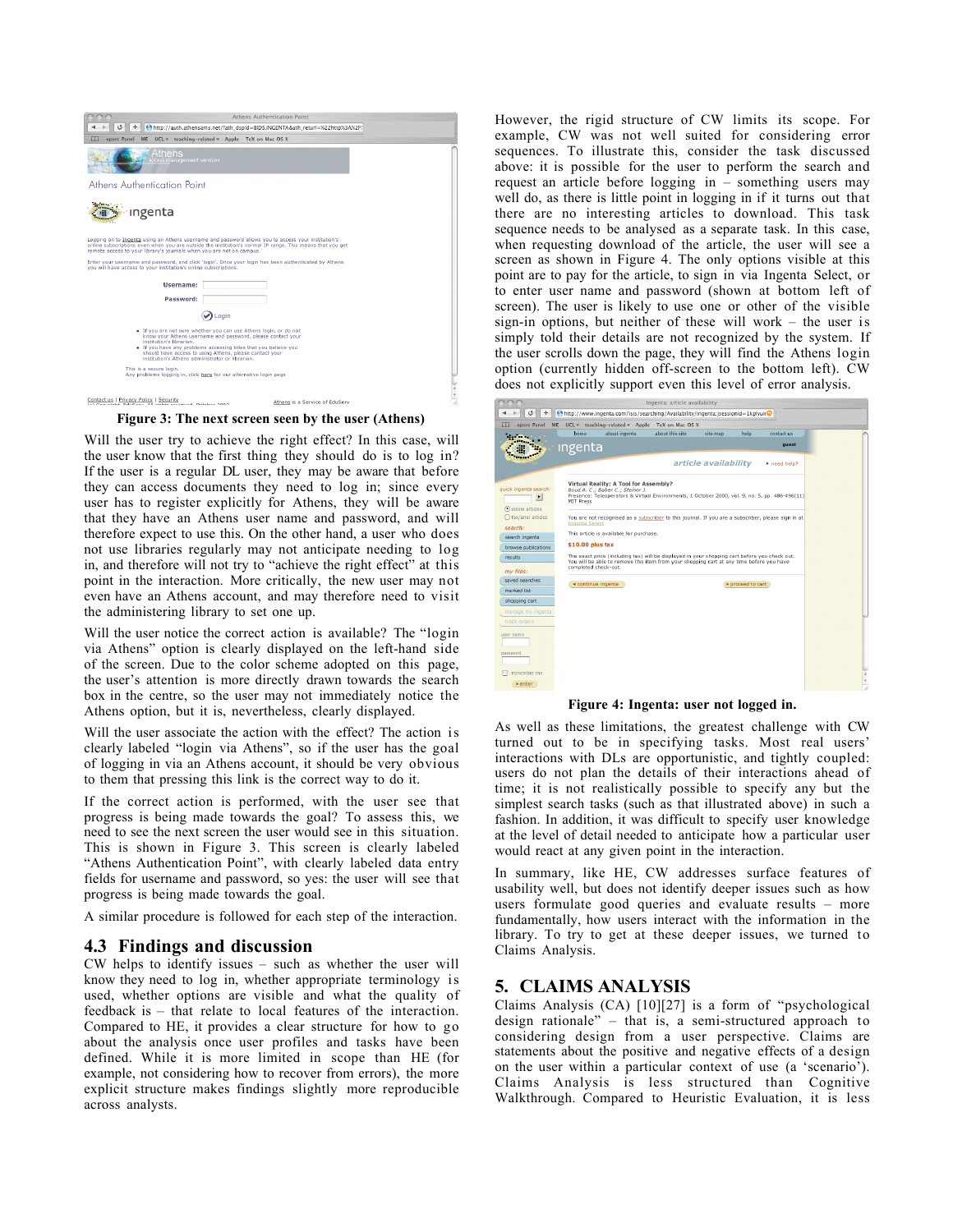structured in terms of the 10 principles, but more structured in the way the context is specified.

# **5.1 Overview of the technique**

Claims Analysis is ideally applied during design. The process of generating claims starts with generating user scenarios. These are similar to the tasks of Cognitive Walkthrough, but may be at a higher level of abstraction and contain more contextual information about a user, as illustrated in the example in section 5.2 below.

For each scenario, the analyst (or design team), work systematically through the main features of the design, invoking either relevant theory (e.g. on information seeking) or empirical results (e.g. of users working with an earlier version of the system) to generate claims about what effects the feature will have on the user. These will include both positive and negative claims, reflecting the upsides and downsides of the proposed design.

Carroll and Rosson [10] propose nineteen questions that can be asked about each feature to guide the generation of claims; Sutcliffe and Carroll [27] streamline this, proposing the Cognitive Walkthrough questions (as outlined above) as guides. We simplified the questions slightly further, structuring claims generation in terms of user goals, user actions and system feedback.

Once negative claims have been identified about a particular feature, ways to change the design that reduce the negatives while retaining the positives can be considered.

# **5.2 Example of application to a DL**

For illustrative purposes, we present a sample scenario and claims base around the user task described in section 4.2. As noted above, scenarios are typically more abstract than CW task descriptions, so a corresponding scenario might be:

"A researcher is conducting a literature search in preparation for starting a new project on usability issues for haptic interfaces. The organization she works for subscribes to the Ingenta digital library, and user authentication is managed via Athens. The user has only worked with digital libraries a few times before, and does not have sophisticated information seeking skills. She decides to search the Ingenta library to find articles relevant to her new project. Initially, her searching is exploratory (as described in the information seeking models outlined in section 2), but it gradually becomes more focused as she gains familiarity with the contents and structure of the library."

Assuming the user has arrived at the home page of Ingenta (Figure 2), we see that this page has many features: at the very top, there is a link bar that is accessible from every Ingenta page; there is advertising information about how many articles and publications are available through Ingenta; the search facility is prominent on the page; logging in and Athens authentication are available on the left; etc. For each of these features, we can consider user goals, actions and feedback.

Consider the search box. It is very clear to the user that this is a place to type in search terms (positive claim about the user's goal); however, the user may have difficulty formulating a good query (negative claim about the user's goal). Once the

user has selected the box, typing is easy (positive claim about the user's action); however, it is not obvious to the user that they have to explicitly select the box before typing: if the user types without selecting the box the text is lost (negative claim about the user's action). As the user types, the words appear so that the user can check their query formulation (positive claim about feedback). And so on. There is not necessarily a single positive and negative claim about each feature; there may be multiple claims or none.

# **5.3 Findings and discussion**

We have developed and applied CA in collaboration with two DL development teams, as reported more fully elsewhere [5][18]. Although we have found it more difficult to learn than HE or CW, we have also found that it supports the analyst in thinking about usability issues for DLs more deeply. Rather than focusing particularly on well defined tasks and details such as interface layout and qualities of feedback, we found that CA provokes thinking about why things are the way they are, and how they could be different. Like HE, different analysts tend to identify different points in the claims, but the structure of questions and the process of considering features guides the analysis at a level that is appropriate to the current stage of design taking account of high level user activities as well as the detailed interaction examined in CW. Conducting CA without working with developers raises many of the same difficulties as working with HE: that it is difficult to ensure coverage of all library features; in addition, claims are intended to reflect the developers' intentions in designing particular features – intentions that can be impossible to fathom without access to developers.

One of the real strengths of CA, in our experience, is the use of scenarios. We found it helpful to augment these with personas [13] – descriptions of different individuals that might use the library. While these individuals are fictitious, they can be based on either real individuals or generalizations drawn from (for example) the information seeking literature. These personas helped to overcome one difficulty for developers: imagining what real users are likely to do and what their prior experiences might be. There is a great tendency to think of users as falling into one of two categories: either they are highly sophisticated individuals who know as much about the library as the developers do and are therefore capable of finding materials within it with little difficulty, or they are exploratory users who are investigating what is possible with the library and are prepared to try anything to see what happens. In practice, while both these categories of user exist, the vast majority of users lie between these extremes; in particular, most users are not information seeking experts, they may not be particularly familiar with the features offered by this particular library, but they will have a particular information need, even if, as discussed above (section 2), that need is not yet well formulated.

A substantive gulf of understanding separates human factors specialists and the DL developers they work with. In addition, there can be a fragmentation of responsibility for the user interaction design: those who develop underlying technical infrastructure, those who extend core systems with novel but useful features and those who develop collections for end users to access are often working independently of each other, but all have some responsibility for the interface that the users ultimately work with. *Systems* developers focus attention on engineering high quality systems; if they do not, given the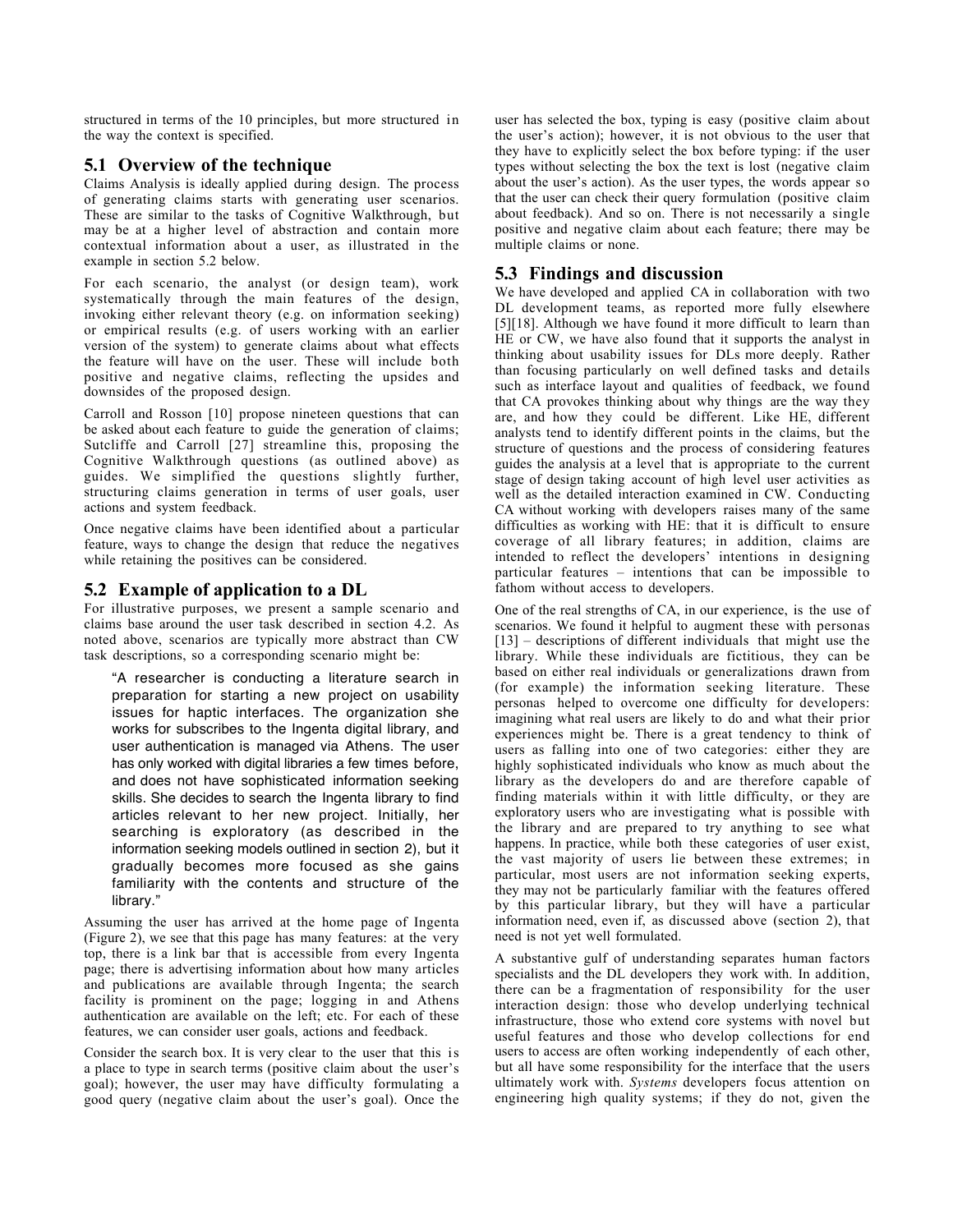unavoidable complexity of DLs, systems will be riddled with bugs and inconsistencies that will make them impossible to use. However, technical challenges can be so demanding that it is really difficult for developers to simultaneously be thinking about the user's perspective. In parallel, *collection* developers focus their attention on the management of the collection, including its structure, organization and access rights. Although usually closer to the end users than the system developers, it is difficult for them to distinguish critical differences in user skills and understanding of both system and content. Meanwhile, the *human factors* specialists naturally think in terms of the user's experience, and they find it difficult to fully grasp the technical constraints that determine what is and is not possible in terms of design of the system, and organizational imperatives of the collection. Scenarios and personas, which were needed before it was possible to generate claims, proved invaluable in bridging this gulf.

Claims allowed us to draw on theories of information seeking behavior, as outlined in section 2, as well as empirical studies of users working with DLs, to contextualize the usability evaluation to the design of DLs in particular, in a way that HE and CW did not.

#### **6. CASSM**

Taking a different perspective on bridging the gulf between human factors and software engineering, we applied CASSM (Concept-based Analysis of Surface and Structural Misfits) to two DLs – one in collaboration with the developers, the other stand-alone. CASSM is a locally developed evaluation technique [12] that is intended to complement existing methods, most of which consider design in terms of procedures (tasks, scenarios, etc.). In the first study, we focused on a music DL (within the New Zealand DL, www.nzdl.org), eliciting information from technically aware musicians and comparing that to the representation within the DL; the findings are summarized by Connell *et al*[12]. In the second, people were interviewed about their conceptualization of a library and the findings were compared against an analysis of the ACM DL (www.acm.org/dl/) (Figure 5). As Duncker [14] notes, digital libraries are not the same as traditional ones – the term 'library' is more a metaphor than an accurate description. However, the study allowed us to probe this metaphor.

#### **6.1 Overview of the technique**

CASSM considers design in terms of concepts: the concepts the user is working with, those implemented within the system, and those represented at the interface. The analysis focuses on the quality of fit between the user and system concepts. Concepts are considered in terms of *entities* and *attributes*; the analyst determines how easy it is for a user to create or delete an entity, or to set or change the value of an attribute. In addition, the analyst may identify *relationships* between concepts; in the analyses reported here, this step was omitted.



**Figure 5: home page of the ACM DL**

User concepts are identified by eliciting knowledge from real users; this may take the form of interviews, observational study with think-aloud, or any other approach in which users talk in their own words about what they are doing and how they think about their interactions with the system (for whatever tasks they perform with it).

System and interface concepts are identified through system documentation, through inspection of an implemented system (if one exists), through consulting specifications or interviewing developers – depending on what the current stage of development is.

Thus, the human factors perspective is closely mirrored by the focus on user concepts, while the developer's perspective is mirrored in system and interface concepts.

#### **6.2 Example of application to a DL**

For this example, we draw on the second of the proof of concept studies outlined above. We found that users' core concepts included:

- o Library as *place* to study, to meet people, somewhere quiet.
- o *Books* may be chosen, and have a status such as issued or returned.
- o *Sections* physical areas of the library that store material that is thematically linked.
- o *Librarian*  a person to seek guidance and information from.
- o *Date*  of issue, when book due back, etc.

Clearly, many of these concepts do not apply to  $D\mathbb{L}s - s\mathbb{O}$  what concepts do users have to work with in a DL such as the ACM DL?

- o *Users* have status such as not registered, registered or subscribing (personally or via an institution).
- o *Articles* may be from journals, newsletters, transactions, etc.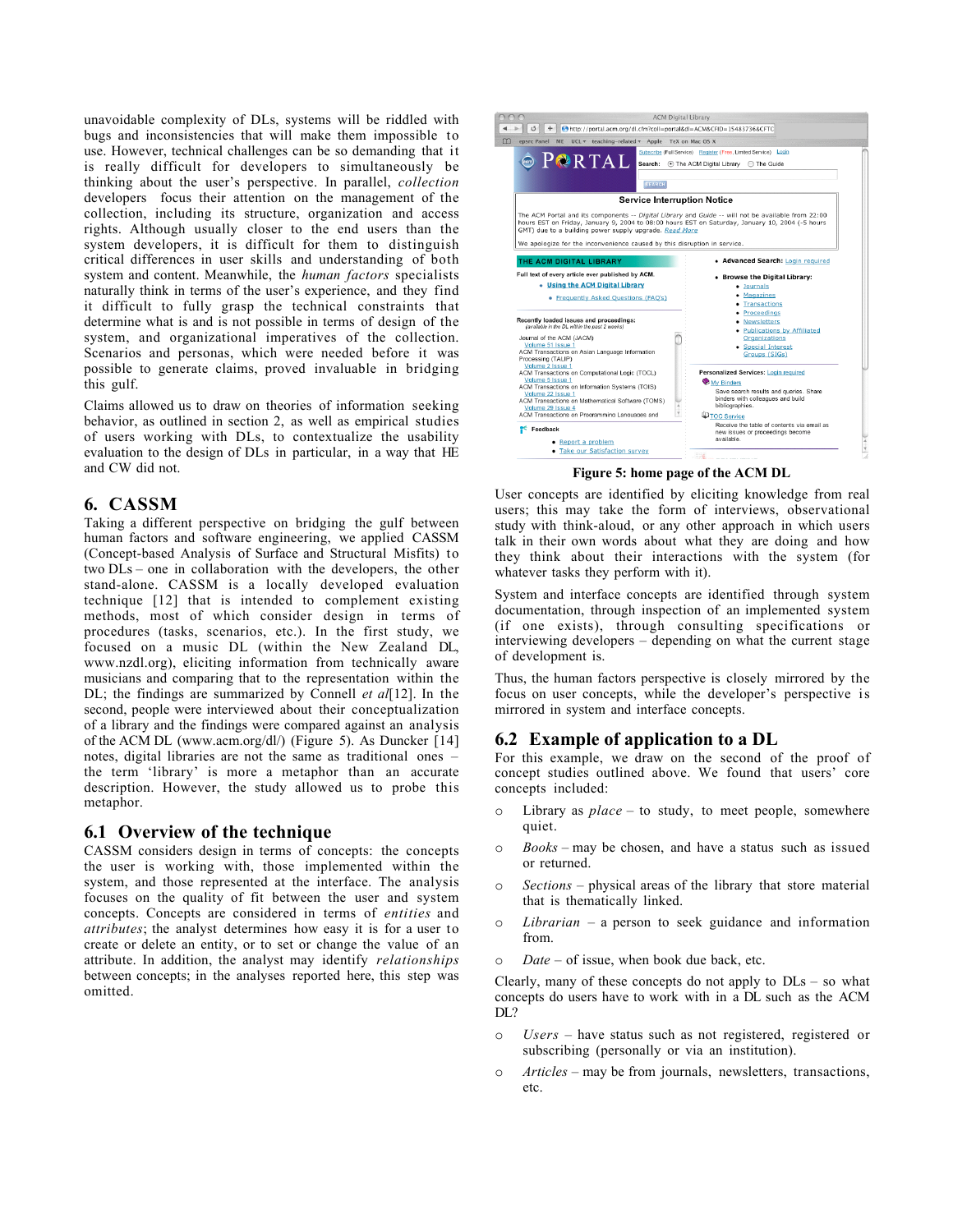- o *Search facilities*  including search, advanced search, and browse.
- o *Feedback*  about problems or satisfaction.
- o *Binders and the ToC Service* features that can be useful and powerful, but that the user does not need to know about to be able to retrieve documents from the library.

A preliminary misfit analysis is shown in Figure 6. Since this is difficult to decipher, we present the analysis in more detail below.



**Figure 6: Preliminary CASSM analysis of ACM DL**

The main misfits identified are as follows:

- o The nearest equivalent there is to the librarian in the DL is the feedback facility. However, the difference between a librarian and the system feedback facility is substantial, and may cause difficulties for new users.
- o Articles do not need to be returned; this is probably a pleasant surprise for novice users!
- o However, the different levels of 'subscription' are not clearly presented to new users, who may have difficulty understanding what they are entitled to and the significance of institutional membership (if this is available to the user).
- o DLs provide powerful search capabilities that are not available in traditional libraries; users need to learn to use these features effectively.
- o The distinctions between journals, transactions, proceedings and magazines may be non-obvious to new users. In the music library, this difficulty presented itself in an analogous form: that the user had to learn about the structure of collections within the library.
- o There is no immediate digital equivalent of themed sections, although a user can create such areas by searching on themes.
- o Unfamiliar concepts such as 'binders' and the 'TOC service' are available, and need to be learnt if users are to use the library in powerful ways (but can be ignored safely in the meantime). However, such features are only available to individual subscribers to the library.

# **6.3 Findings and discussion**

CASSM does not deal with usability issues at the level of detail of (for example) Heuristic Evaluation. It takes more of a broad-brush approach in considering key user and system concepts.

Even with just two analyses, we have found that it is possible to re-use much of the user side of analysis in assessing the two

DLs: there was much commonality in the findings from the two studies, even though those from the music DL went beyond text-based analysis to investigate musicians' conceptualization of the music information retrieval domain. We would expect this to extend to any further DLs analyzed. In other words: CASSM locates itself in the DL domain by drawing on empirical data from users, which can be assessed against system-oriented descriptions of particular systems.

Compared to the three analysis techniques described above, CASSM lacks detail. It has also proved more difficult for novices to learn than either HE or CW. However, it has provided insights that complement those of more traditional evaluation techniques.

# **7. DISCUSSION AND CONCLUSIONS**

We have investigated four usability-oriented design and evaluation techniques as applied to digital libraries. We have applied a form of action research, in which we have aimed to understand usability issues for DLs and the application of user-oriented techniques by selecting, applying and reflecting on techniques drawn from the human–computer interaction literature and our own work, to extant DLs and DLs under development.

Our aim has not been to develop a complete analysis of any particular library, but to investigate the scope and limitations of various techniques, with the long-term aim of developing a collection of techniques that can usefully be applied to support reasoning about usability in the DL context.

In this work, we have found that to assess the usability of DLs, knowledge of DLs and their users is essential. This may sound obvious, but is, in fact, not explicitly acknowledged by techniques such as HE  $& CW$ , both of which were originally developed and tested in contexts that are familiar to most HCI practitioners (such as word processing and web navigation). Thus, HE and CW have been found to address superficial aspects of DLs, but not the more complex issues of information seeking and use as discussed in section 2. For those surface aspects, HE covers broader scope than CW, but offers less support to the analyst in identifying potential user difficulties.

In contrast, CA and CASSM both probe deeper issues. CA demands that the analyst draw on a theoretical and empirical basis to construct scenarios and claims, while CASSM includes explicit gathering of the user perspective. Of these two techniques, CA is both the more demanding of the analyst, and the one that delivers a wider range of insights.

CASSM covers different territory from the other three techniques investigated, by focusing attention on user and system concepts rather than procedures or – in particular – scenarios. One point that CASSM has shown up about many libraries is that the concepts of a 'collection' and (variable) access rights are alien to most users. These are neither new nor surprising insights, and yet many extant libraries continue to include these features and to fail to explain them adequately to users, highlighting the ongoing gulf between users and system development.

One feature that is (broadly) common to CW and CA is the need for scenarios. In work with DL developers, we have found the use of scenarios particularly powerful. It appears that further work on developing a library of DL scenarios could be fruitful to guide development. Initially, scenarios could be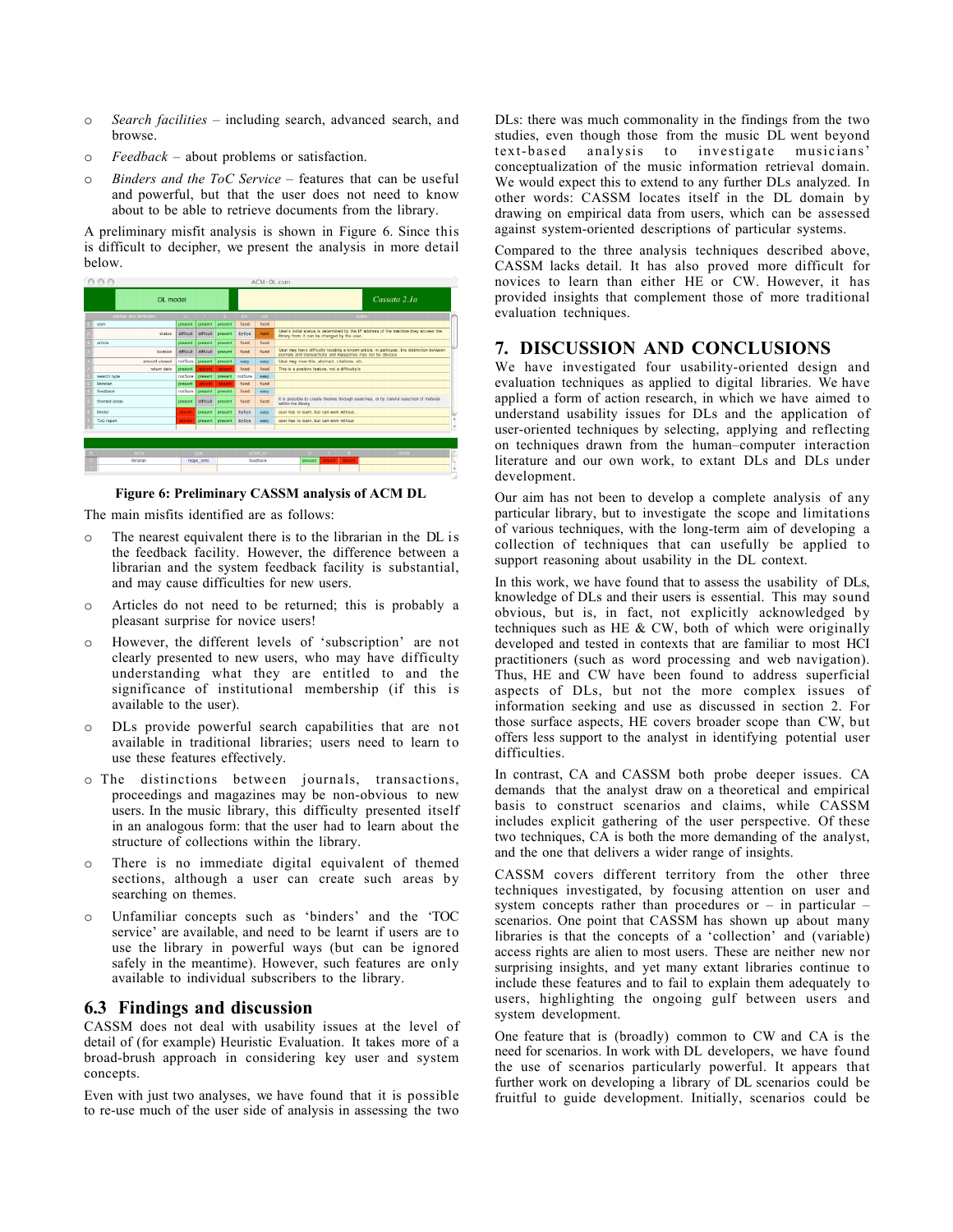based on findings from the information seeking literature; further work is needed to develop scenarios covering other aspects of DL use, such as how people organize, and subsequently work with, information resources (currently implemented in features such as ACM's "binders"), how they share information with colleagues and collaborate over information, and how library creators or collection builders (the people who so often mediate between the developers of core technologies and end users) gather together information and present it to end users. These are all important aspects of DL creation and use that are currently under-researched.

Of the techniques discussed above, HE appears to be the most widely used by practitioners. This is consistent with a strong user preference expressed at the 2002 workshop on usability of DLs [6], where it was found that most participants felt that checklists would help them in assessing DL solutions. While this is hardly a scientific survey, it is at least indicative that checklists are perceived as providing good support for those given the responsibility for assessing potential DL solutions. Sandusky [24], for example, proposes a list of features of a DL to check; these include both user-oriented features and others (e.g. how payment is organized). Further research is needed on the effectiveness of checklists: while they may appear easy to use, there has been little research on what background knowledge analysts need to have in order to use them effectively, and in DLs – as with other domains – there is no such thing as a free lunch (i.e. no insight without effort).

In completing this work, we have found two gulfs that need to be bridged in creating DLs that are both technically sound and also responsive to user requirements. The first is between userfocused and technology-focused perspectives: the user focus places emphasis on the user experience, but at the expense of considering technical details, while the technology focus addresses technical issues at the expense of user concerns. As noted above, scenarios of use provide one promising route to bridging this gulf; approaches such as CASSM, which explicitly bring together system and user perspectives, also show promise.

The second gulf is between problem- and solution-focus in design. Most HCI evaluation techniques have traditionally focused on understanding problems, as a prerequisite to developing solutions to those problems. In contrast, developers tend to be driven by solutions, needing only to understand enough about a problem to be able to generate a promising solution to it. Of the techniques considered here, only CA makes explicit its role within ongoing design, as a tool to support reflection on design decisions and hence on possible design modifications. There is a clear need for closer integration between evaluation and re-design – a need that is not peculiar just to DL development.

In summary, we can identify several important conclusions that emerge from this work:

- *Bridging gulfs*: there is a need to bridge gulfs between user and system perspectives on the design of DLs. Scenarios and CASSM both appear to be promising approaches in this regard.
- o *Depth of analysis*: HE and CW yield useful insights into surface features of DL design. However, they do not probe deeper usability issues. For those, good understanding of DL users' perspectives is needed. This deeper understanding is only available through techniques such as CA and CASSM, which explicitly draw on empirical

findings about users. CASSM does not address details, but takes a broader-brush approach by considering core concepts for the user and system. CA can be used to address issues at different levels of description, but is correspondingly more time-consuming to apply.

Territory: HE, CW and CA all focus on procedures, whether expressed through tasks or scenarios. CASSM focuses on user concepts, and thus identifies different kinds of user issues from the other three approaches tested.

Unsurprisingly, none of the techniques tested has been found to deliver the perfect solution. Nevertheless, each has contributed some part to the overall understanding of how DLs can be considered from a user-oriented perspective. Further work, both empirical and analytical, is needed to develop evaluation techniques that are grounded in an understanding of users and their information work. The work reported here is a step in this direction.

# **8. ACKNOWLEDGMENTS**

This work has been funded by EPSRC grants GR/N37858 and GR/R39108. This work would not have been possible without our collaborating partners, and we thank them for their contributions. Thanks also to Thomas Green and anonymous reviewers, who made useful comments on an earlier version of this paper.

#### **9. REFERENCES**

- [1] Attfield, S., Blandford, A. & Dowell, J. Information seeking in the context of writing: a design psychology interpretation of the 'problematic situation'. *Journal of Documentation*. 59.4, 2003, 430 - 453.
- [2] Bates, M. J., Wilde, D. N. & Siegfried, S. Research Practices of Humanities Scholars in an Online Environment: The Getty Online Searching Project Report No. 3. *Library and Information Science Research* 17, 1995, 5-40.
- [3] Bates, M. The Design of Browsing and Berrypicking techniques for the Online Search Interface. *Online Review*, 13,5, 1989, 407-424.
- [4] Bates, M. The cascade of interactions in the digital library interface. *Information Processing and Management* 38, 2002, 381-400.
- [5] Blandford, A, Keith, S., Lodder, T. & Fields, B. *Claims Analysis 'in the wild': a case study on Digital Libraries*. Submitted for journal publication. Available from www.uclic.ucl.ac.uk/annb/DLUsability/DLtools.html
- [6] Blandford, A. & Buchanan, G. Report on Workshop on Usability of Digital Libraries at JCDL'02. In *SIGIR Bulletin*, 36.2 (Fall 2002). Available from http://www.acm.org/sigir/forum/F2002-TOC.html
- [7] Blandford, A. & Buchanan, G. Usability of digital libraries: a source of creative tensions with technical developments. In *IEEE-CS Technical Committee on Digital Libraries' on-line newsletter*, 1.1 (Summer 2003). http://www.ieee-tcdl.org/Bulletin/summer2003/
- [8] Blandford, A. E., Stelmaszewska, H. & Bryan-Kinns, N. Use of multiple digital libraries: a case study. In *Proc. JCDL 2001*. ACM Press, 2001, 179–188.